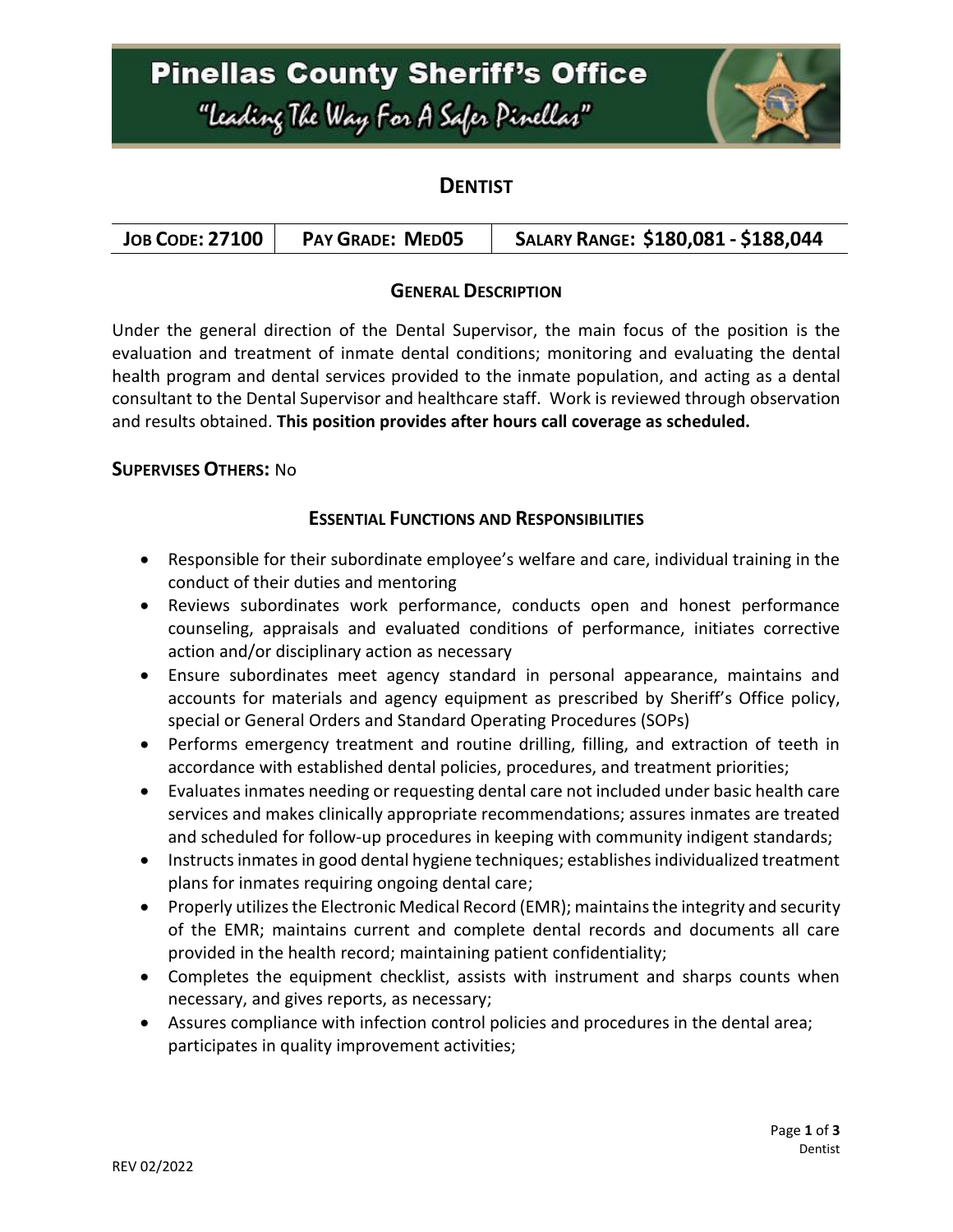## **Pinellas County Sheriff's Office** "Leading The Way For A Safer Pinellar"



- Provides training to ensure that the nurses are knowledgeable in completing the dental screening and patient education related to dental hygiene, brushing techniques, etc.;
- Assures each inmate is offered a dental examination within one year of admission into the facility that includes x-rays when indicated, and an individualized treatment plan for inmates requiring ongoing dental care;
- Assures dental services are in compliance with the National Commission on Correctional Health Care, American Correctional Association, Florida Model Jail Standards and any and all related laws, rules or directives;
- Provides in-service training to all health staff members on triaging dental conditions, completing dental screenings, dental hygiene, dental care, and dental emergencies;
- Obtains a Patient Consent to Dental Treatment Form from each inmate prior to initiating invasive procedures; obtains refusal forms for those inmates who choose to refuse a particular procedure or visit;
- Participates in Sheriff's Office recruitment and community relations activities as directed.

Regular and reliable attendance is required as an essential function of the position.

This position is considered essential and, in the event of an emergency or natural disaster, will be required to report to work.

This list is not intended to be all-inclusive and you may not be responsible for every item listed. The employer reserves the right to assign additional functions and responsibilities as necessary.

### **QUALIFICATIONS**

- Graduation from an accredited college or university with a Doctoral Degree( DDS or DMD) AND
- Three (3) years' related experience
- Florida Dental License (DDS or DMD), DEA Certification
- Maintain appropriate, unrestricted credentials according to the licensure, certification, and registration requirements of the jurisdiction
- CPR BLS or ACLS Certification
- Must possess a valid Florida driver's license
- Consideration for this position requires a credit check